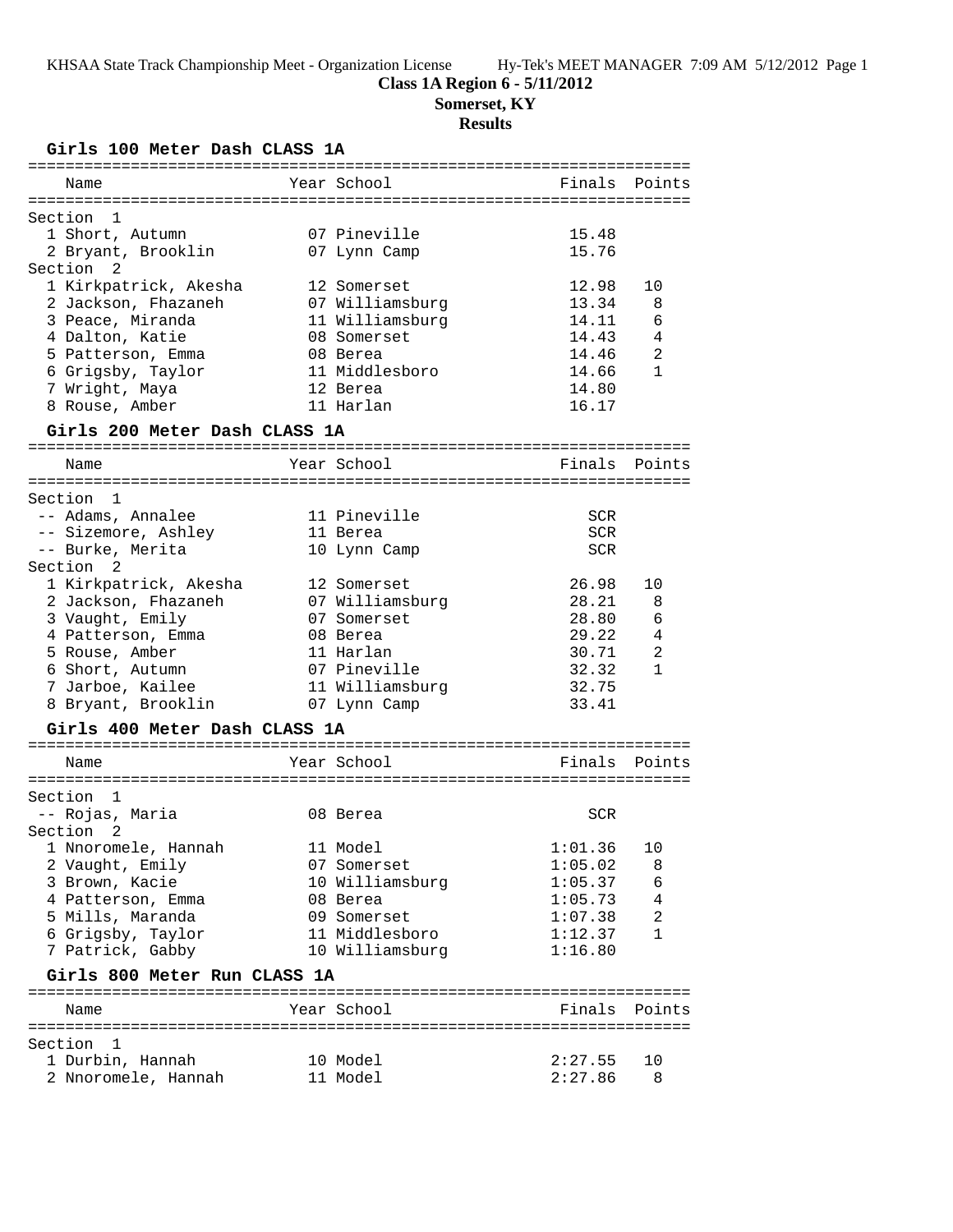**Class 1A Region 6 - 5/11/2012**

**Somerset, KY**

# **Results**

| Girls 800 Meter Run CLASS 1A                                           |             |                                 |                               |                |
|------------------------------------------------------------------------|-------------|---------------------------------|-------------------------------|----------------|
| 3 Krause, Mariko                                                       |             | 12 Somerset                     | 2:41.60                       | 6              |
| 4 Sandefur, Sydney<br>11 Berea                                         |             |                                 | 2:45.20                       | 4              |
| 5 Wilson, Heather                                                      |             | 10 Lynn Camp                    | 2:47.67                       | 2              |
| 6 Pace, Laura                                                          |             | 09 Harlan                       | 2:50.19                       | $\mathbf{1}$   |
| 7 Davis, Tarrah                                                        |             | 10 Williamsburg                 | 3:24.58                       |                |
| 8 Dobek, Reanna                                                        |             | 07 Williamsburg                 | 3:27.88                       |                |
| Girls 1600 Meter Run CLASS 1A                                          |             |                                 |                               |                |
|                                                                        |             |                                 |                               |                |
| Name                                                                   | Year School |                                 | Finals Points                 |                |
| 1 Krause, Mariko                                                       |             | 12 Somerset                     | 5:49.76                       | 10             |
| 2 Sandefur, Sydney                                                     | 11 Berea    |                                 | 5:54.15                       | 8              |
| 3 Wilson, Heather                                                      |             |                                 | 6:04.62                       | 6              |
| 4 Lawson, Chelsea                                                      |             | 10 Lynn Camp<br>09 Williamsburg | 7:30.54                       | $\overline{4}$ |
|                                                                        |             | 10 Somerset                     | 8:11.56                       | 2              |
| 5 Alexander, Kathryn 10 Somerset<br>6 Hurst, Brittney 107 Williamsburg |             |                                 | 8:42.37                       | 1              |
| Girls 3200 Meter Run CLASS 1A                                          |             |                                 |                               |                |
| Name                                                                   | Year School |                                 | Finals Points                 |                |
|                                                                        |             |                                 |                               |                |
| 1 Ward, Janie                                                          | 10 Model    |                                 | 13:18.29                      | 10             |
| 2 Rader, Kaycee                                                        |             | 09 Somerset                     | 14:15.43                      | 8              |
| 3 Jarboe, Bailee                                                       |             | 11 Williamsburg                 | 16:36.50                      | - 6            |
| 4 Dobek, Reanna                                                        |             | 07 Williamsburg                 | 16:41.05                      | 4              |
| 5 Heuer, Sam                                                           |             | 09 Somerset                     | 16:43.80                      | 2              |
|                                                                        |             |                                 |                               |                |
| Girls 100 Meter Hurdles CLASS 1A                                       |             |                                 |                               |                |
| Name                                                                   | Year School |                                 | Finals                        | Points         |
|                                                                        |             |                                 |                               |                |
| 1 Croley, Natalie                                                      |             | 10 Williamsburg                 | 17.46                         | 10             |
| 2 Dalton, Katie                                                        |             | 08 Somerset                     | 18.86                         | 8<br>6         |
| 3 Wright, Maya                                                         | 12 Berea    |                                 | 18.91                         | 4              |
| 4 Patrick, Gabby 10 Williamsburg                                       |             | 09 Somerset                     | 19.62                         | 2              |
| 5 Saindon, Sydney<br>6 Bristow, Amber<br>09 Berea                      |             |                                 | 19.69<br>22.42                | $\mathbf{1}$   |
| Girls 300 Meter Hurdles CLASS 1A                                       |             |                                 |                               |                |
| Name                                                                   | Year School |                                 | Finals                        | Points         |
| ======================                                                 |             |                                 | =======================       |                |
| 1 Perkins, Sarah                                                       |             | 11 Williamsburg                 | 51.94                         | 10             |
| 2 Croley, Natalie                                                      |             | 10 Williamsburg                 | 53.13                         | 8              |
| 3 Saindon, Sydney                                                      |             | 09 Somerset                     | 53.61<br>55.21                | 6<br>4         |
| 4 Rader, Kaycee                                                        |             | 09 Somerset                     |                               | 2              |
| 5 Wright, Maya                                                         |             | 12 Berea<br>09 Berea            | 57.34<br>1:06.86              | 1              |
| 6 Bristow, Amber                                                       |             |                                 |                               |                |
| Girls 4x100 Meter Relay CLASS 1A<br>================================== |             | ==============                  |                               |                |
| School                                                                 |             |                                 | Finals<br>------------------- | Points         |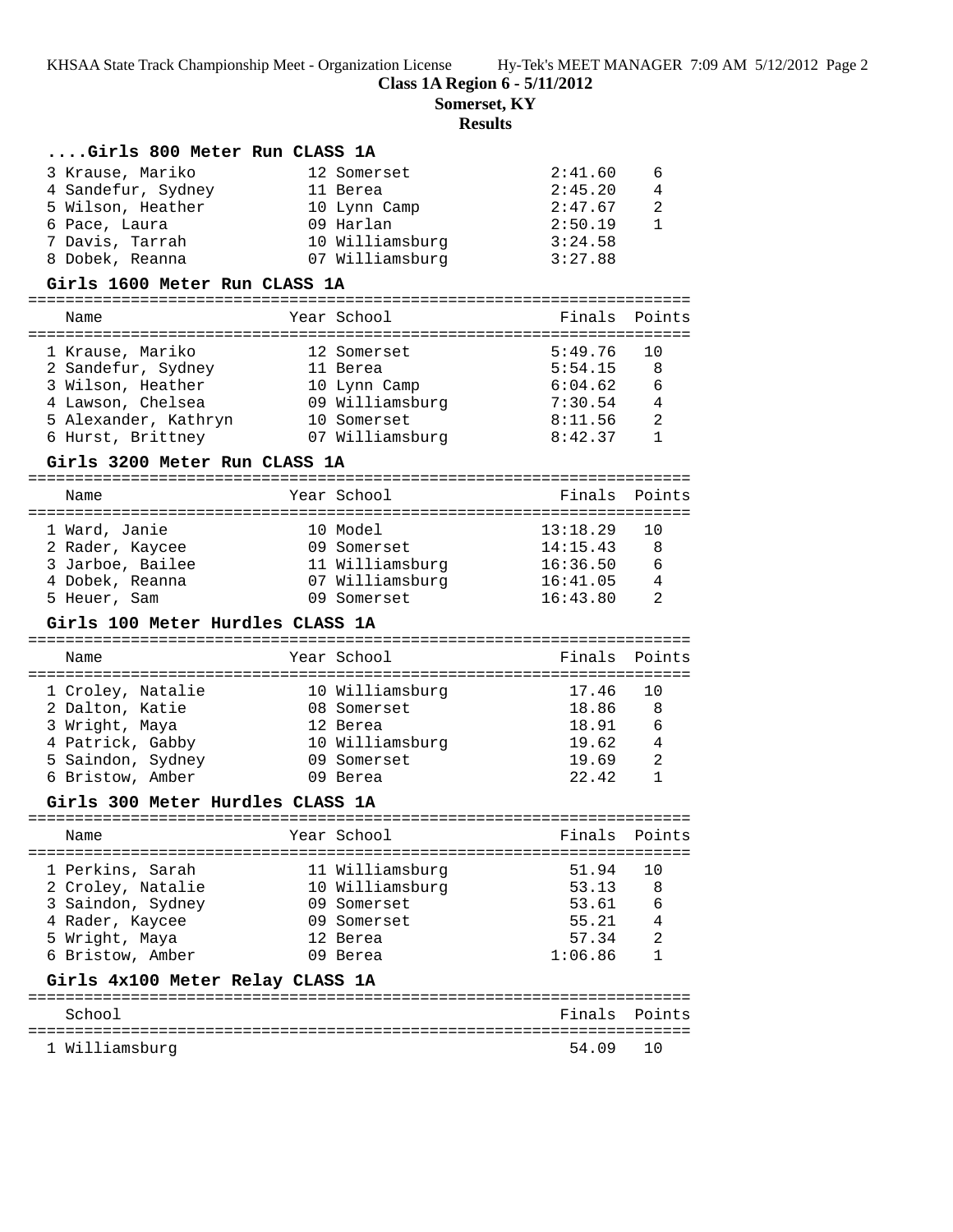### **Class 1A Region 6 - 5/11/2012**

**Somerset, KY**

#### **Results**

#### **....Girls 4x100 Meter Relay CLASS 1A**

| 1) Peace, Miranda 11      | 2) Jackson, Fhazaneh 07 |
|---------------------------|-------------------------|
| 3) Brown, Kacie 10        | 4) Perkins, Sarah 11    |
| 5) Ash, Audrey 11         | 6) Croley, Natalie 10   |
| 7) Lawson, Chelsea 09     | 8) Jarboe, Kailee 11    |
| 2 Somerset                | 54.93<br>8              |
| 1) Kirkpatrick, Akesha 12 | 2) Schoolcraft, Mary 09 |
| 3) Wallace, Jessica 11    | 4) Dalton, Katie 08     |
| 5) Mills, Maranda 09      | 6) Shelton, April 08    |
| 7) McGinnis, Ariel 09     | 8)                      |
| 3 Red Bird                | 59.57<br>6              |
| 1) Berry, Akela 12        | 2) Berry, Kaitlin 09    |
| 3) Slusher, Jani 11       | 4) Smith, Allison 08    |
| 5) Brock, Tammy 08        | 6) Barrett, Kasey 11    |
| 7) Asher, Morgan 12       | 8)                      |
| 4 Berea                   | 1:03.55<br>4            |
| 1) Hogg, Claire 08        | 2) Bristow, Amber 09    |
| 3) Rojas, Maria 08        | 4) Williams, Emma 09    |
| 5) Sizemore, Ashley 11    | 6) Heiser, Emily 08     |
| 7) Grigsby, Autumn 09     | 8) Cooper, Savanna 08   |
|                           |                         |

### **Girls 4x200 Meter Relay CLASS 1A**

======================================================================= School **Finals Points** ======================================================================= 1 Williamsburg 1:53.18 10 1) Peace, Miranda 11 2) Jackson, Fhazaneh 07 3) Brown, Kacie 10  $\hskip1cm$  4) Perkins, Sarah 11 5) Croley, Natalie 10 (6) Ash, Audrey 11 7) Jarboe, Kailee 11  $\hskip1cm 8)$  Smith, Christa 10 2 Somerset 1:53.27 8 1) Kirkpatrick, Akesha 12 2) Wallace, Jessica 11 3) Shelton, April 08 4) Vaught, Emily 07 5) Mills, Maranda 09 6) Rader, Kaycee 09 7) McGinnis, Ariel 09 8) 3 Berea 2:13.56 6 1) Hogg, Claire 08 2) Bristow, Amber 09 3) Grigsby, Autumn 09 (4) Rojas, Maria 08 5) Sizemore, Ashley 11 6) Heiser, Emily 08 **Girls 4x400 Meter Relay CLASS 1A** ======================================================================= School **Finals** Points ======================================================================= 1 Model 4:25.1h 10 1) Botts, Darrian 10 2) Cole, Reagan 08 3) Durbin, Hannah 10 4) Nnoromele, Hannah 11 5) Nasarellah, Maddie 10 6) 2 Somerset 4:51.7h 8 1) Krause, Mariko 12 2) Wallace, Jessica 11 3) Vaught, Emily 07 4) McGinnis, Ariel 09 5) Shelton, April 08 6) Rader, Kaycee 09 7) Mills, Maranda 09 8) Saindon, Sydney 09 3 Williamsburg 5:01.6h 6

1) Croley, Natalie 10 2) Ash, Audrey 11 3) Patrick, Gabby 10  $\hskip1cm$  4) Perkins, Sarah 11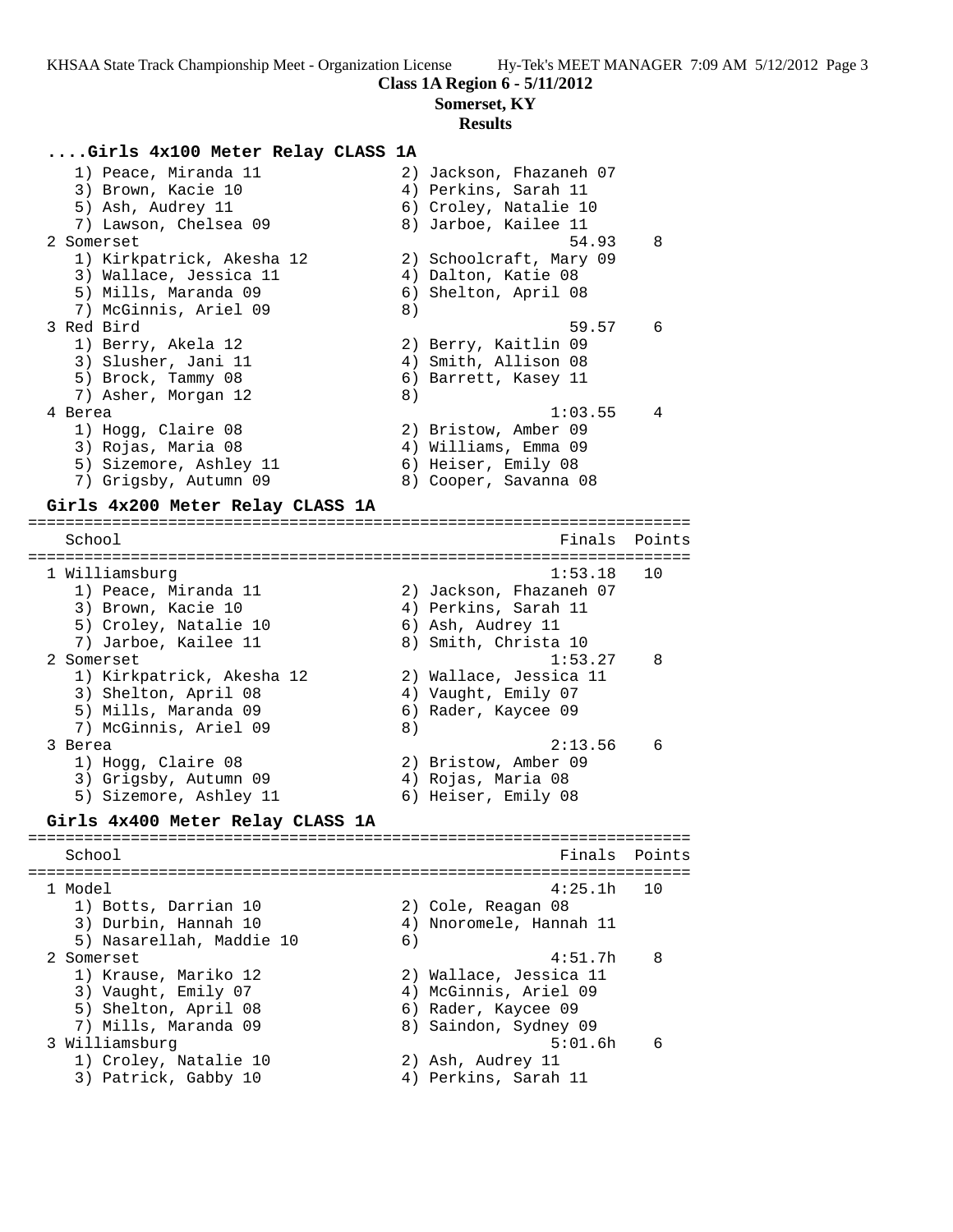### **Class 1A Region 6 - 5/11/2012**

**Somerset, KY**

#### **Results**

### **....Girls 4x400 Meter Relay CLASS 1A**

| 5) Jackson, Fhazaneh 07 | 6) Brown, Kacie 10     |
|-------------------------|------------------------|
| 7) Peace, Miranda 11    | 8) Jarboe, Bailee 11   |
| 4 Berea                 | 5:53.1h<br>4           |
| 1) Patel, Felicia 09    | 2) Hogg, Claire 08     |
| 3) Bristow, Amber 09    | 4) Rojas, Maria 08     |
| 5) Sandefur, Sydney 11  | 6) Williams, Emma 09   |
| 7) Grigsby, Autumn 09   | 8) Sizemore, Ashley 11 |
|                         |                        |

#### **Girls 4x800 Meter Relay CLASS 1A**

======================================================================= School **Finals Points** ======================================================================= 1 Somerset 11:52.3h 10 1) Krause, Mariko 12 2) McGinnis, Ariel 09 3) Rader, Kaycee 09 (4) Shelton, April 08 5) Wallace, Jessica 11 (6) Heuer, Sam 09 7) Alexander, Kathryn 10 8) Schoolcraft, Mary 09 2 Williamsburg 13:48.9h 8 1) Smith, Christa 10 2) Dobek, Reanna 07 3) Jarboe, Kailee 11  $\qquad \qquad$  4) Davis, Tarrah 10 5) Hurst, Brittney 07 6) Lawson, Chelsea 09 7) Jarboe, Bailee 11 and 8) Stanley, Katie 09 -- Model SCR 1) Cole, Reagan 08 2) Durbin, Hannah 10 3) Nnoromele, Hannah 11  $\qquad \qquad$  4) Ward, Janie 10 5) Nasarellah, Maddie 10 (6)

#### **Boys 100 Meter Dash CLASS 1A**

======================================================================= Name The Year School Team Points Points ======================================================================= 1 Morris, Dakota 11 Harlan 12.69 2 McCorkle, Caleb 09 Pineville 12.94 3 Reynolds, Tyler 10 Lynn Camp 13.06 4 Foister, Donnie 10 Middlesboro 13.60 5 Raney, Jason 10 Middlesboro 13.76 6 Dunagan Rose, Willie 10 Pineville 14.49 Section 2 1 Lange, Will 10 Somerset 11.51 10 2 Cheuvront, Cam and 10 Somerset 11.56 8 3 Bird, Jeffrey 12 Williamsburg 11.89 6 4 McGraw, Major 12 Berea 11.97 4 5 Riley, Jheren 12 Williamsburg 12.07 2 6 Dong, Jason 10 Model 12.20 1 7 Cummins, Wes 12 Model 12.35 8 Isaacs, CJ 10 Berea 12.83 **Boys 200 Meter Dash CLASS 1A** ======================================================================= Name  $Year$  School ======================================================================= Section 1 1 Jones, Ryan 11 Harlan 26.66 2 Nolan, Keanu 09 Lynn Camp 27.37 3 Dunagan Rose, Willie 10 Pineville 31.40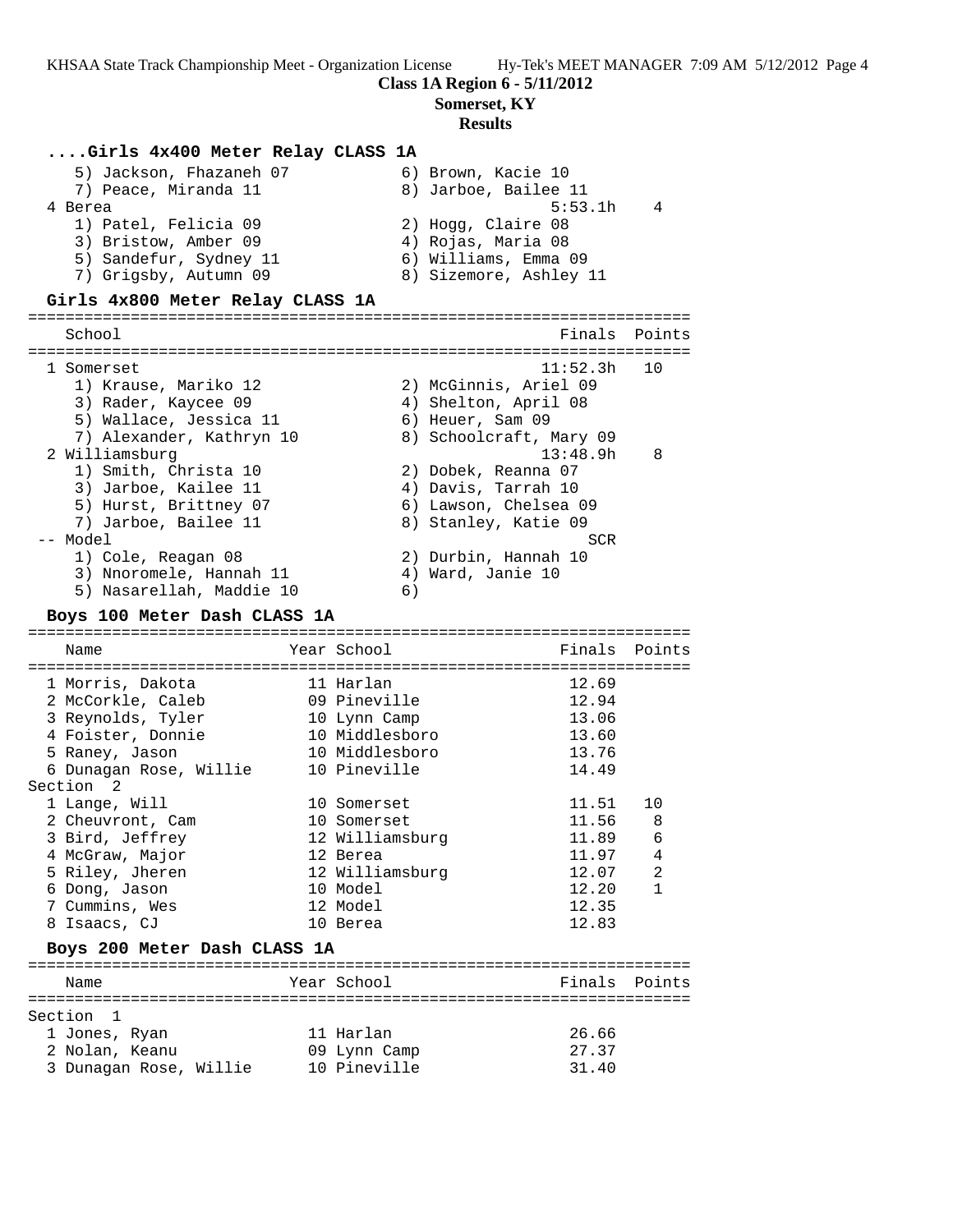**Class 1A Region 6 - 5/11/2012**

**Somerset, KY**

## **Results**

## **....Boys 200 Meter Dash CLASS 1A**

| Section <sub>2</sub> |                 |       |    |
|----------------------|-----------------|-------|----|
| 1 Lange, Will        | 10 Somerset     | 23.21 | 10 |
| 2 Adams, Christian   | 12 Somerset     | 23.74 | 8  |
| 3 McGraw, Major      | 12 Berea        | 24.17 | 6  |
| 4 Bird, Jeffrey      | 12 Williamsburg | 24.59 | 4  |
| 5 Dong, Jason        | 10 Model        | 24.79 | 2  |
| 6 Riley, Jheren      | 12 Williamsburg | 25.03 |    |
| 7 Cummins, Wes       | 12 Model        | 25.39 |    |
| 8 Morris, Dakota     | 11 Harlan       | 25.85 |    |
|                      |                 |       |    |

### **Boys 400 Meter Dash CLASS 1A**

| Name                                     | Year School     | Finals        | Points         |
|------------------------------------------|-----------------|---------------|----------------|
|                                          |                 |               |                |
| Section<br>$\overline{1}$                |                 |               |                |
| 1 White, Nathan                          | 09 Model        | 1:02.93       | 4              |
| 2 Woolum, Tuck                           | 08 Pineville    | 1:05.11       |                |
| 3 Perkins, Justin                        | 12 Williamsburg | 1:07.37       |                |
| Section <sub>2</sub>                     |                 |               |                |
| 1 Adams, Christian                       | 12 Somerset     | 51.79         | 10             |
| 2 Mills, Andre                           | 12 Somerset     | 54.09         | 8              |
| 3 McGraw, Major                          | 12 Berea        | 57.27         | 6              |
| 4 Raney, Jason                           | 10 Middlesboro  | 1:03.14       | $\overline{2}$ |
| 5 Barger, Doug                           | 08 Berea        | 1:03.25       | $\mathbf{1}$   |
| 6 Mills, Aaron                           | 10 Lynn Camp    | 1:04.19       |                |
| 7 Reynolds, Tyler                        | 10 Lynn Camp    | 1:05.04       |                |
| 8 Morgan, Cody                           | 08 Harlan       | 1:06.72       |                |
|                                          |                 |               |                |
| Boys 800 Meter Run CLASS 1A              |                 |               |                |
|                                          |                 |               |                |
| Name                                     | Year School     | Finals Points |                |
|                                          |                 |               |                |
| Section 1                                |                 |               |                |
| 1 O'Dell, Chris                          | 12 Williamsburg | 2:10.80       | 10             |
| 2 Willis, Kenny                          | 12 Williamsburg | 2:15.22       | 8              |
| 3 Henry, Nick                            | 09 Somerset     | 2:15.49       | 6              |
| 4 Hall, Derek                            | 09 Somerset     | 2:19.91       | 4              |
| 5 Satterthwaite, Lincoln                 | 10 Berea        | 2:27.15       | 2              |
| 6 Dison, Drew                            | 10 Model        | 2:31.38       | $\mathbf{1}$   |
| 7 Brown, Sebastian                       | 12 Berea        | 2:40.00       |                |
| 8 Smith, Brian                           | 12 Lynn Camp    | 2:48.85       |                |
| Boys 1600 Meter Run CLASS 1A             |                 |               |                |
|                                          |                 |               |                |
| Name                                     | Year School     | Finals        | Points         |
|                                          |                 |               |                |
| 1 Adams, Austin                          | 12 Somerset     | 4:46.62       | 10             |
| 2 Faulkner, Garrett                      | 09 Williamsburg | 4:57.93       | 8              |
| 3 Krause, Tristian                       | 09 Somerset     | 5:01.43       | 6              |
|                                          | 09 Harlan       | 5:13.41       | 4              |
| 4 Jones, Ben<br>5 Satterthwaite, Lincoln | 10 Berea        | 5:15.04       | 2              |
|                                          |                 |               | $\mathbf{1}$   |
| 6 Baker, Kevin                           | 12 Williamsburg | 5:41.98       |                |
| 7 Miller, Mason                          | 07 Harlan       | 5:48.97       |                |
| 8 Smith, Brian                           | 12 Lynn Camp    | 6:02.22       |                |

9 Sizemore, Zach 09 Red Bird 6:05.32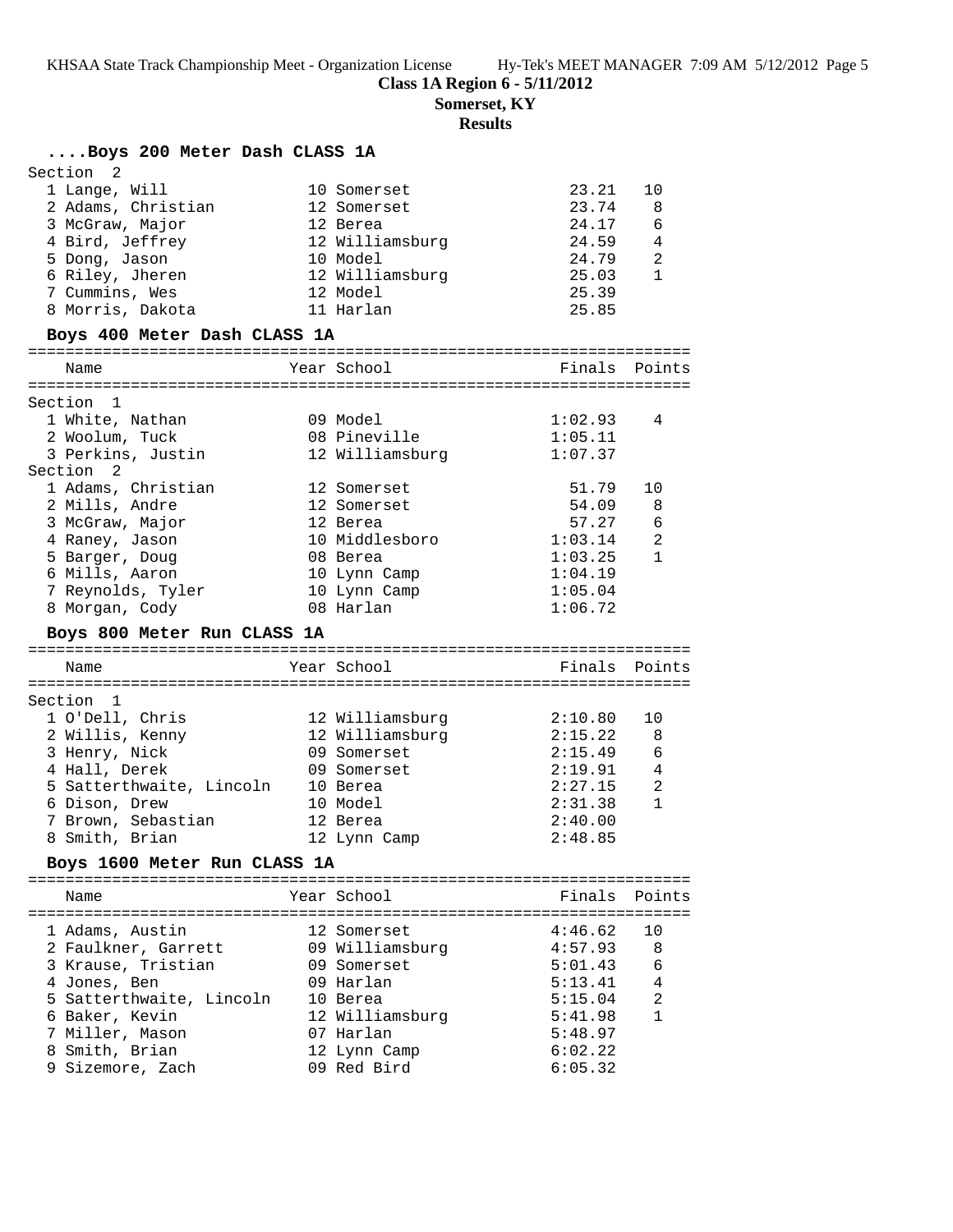**Class 1A Region 6 - 5/11/2012**

**Somerset, KY**

## **Results**

| Boys 1600 Meter Run CLASS 1A                     |                             |                                             |                |                  |
|--------------------------------------------------|-----------------------------|---------------------------------------------|----------------|------------------|
| -- Brown, Dylan                                  | 10 Lynn Camp                | <b>SCR</b>                                  |                |                  |
| Boys 3200 Meter Run CLASS 1A                     |                             |                                             |                |                  |
| Name                                             | Year School                 |                                             | Finals Points  |                  |
| 1 Adams, Austin                                  | 12 Somerset                 | 10:33.61                                    | 10             |                  |
| 2 Faulkner, Garrett 09 Williamsburg 11:20.78     |                             |                                             | 8              |                  |
| 3 Mills, Andrew                                  | 07 Harlan                   | 11:30.57                                    | 6              |                  |
| 4 Reninger, Nathan                               | 10 Model                    | 11:35.33                                    | 4              |                  |
| 5 Wylie, Chris                                   | 10 Model                    | 11:55.72                                    | 2              |                  |
| 6 Jones, Cody                                    | 10 Berea                    | 12:56.60                                    | $\mathbf{1}$   |                  |
|                                                  |                             | 13:09.30                                    |                |                  |
| Boys 110 Meter Hurdles CLASS 1A                  |                             |                                             |                |                  |
| Name                                             | Year School                 |                                             | Finals Points  |                  |
|                                                  |                             |                                             |                |                  |
| 1 Megargel, Tyler                                | 11 Somerset                 | 17.43                                       | 10             |                  |
| 2 Williams, Demarcus                             | 11 Harlan                   | 18.45 8                                     |                |                  |
| 3 Smith, Dewayne                                 | 10 Williamsburg             | 20.32                                       | 6              |                  |
| 4 Branscum, Jarrod 10 Somerset                   |                             | 20.41                                       | $\overline{4}$ |                  |
| 5 Willis, Kenny<br>- Isaacs, CJ<br>-- Isaacs, CJ | 12 Williamsburg<br>10 Berea | 22.64<br>DO                                 | $\mathfrak{D}$ | hurdle violation |
| Boys 300 Meter Hurdles CLASS 1A                  |                             |                                             |                |                  |
|                                                  |                             |                                             |                |                  |
| Name                                             | Year School                 |                                             | Finals Points  |                  |
| 1 Megargel, Tyler<br>2 Isaacs, CJ                | 11 Somerset                 | 45.30                                       | 10             |                  |
| 2 Isaacs, CJ                                     | 10 Berea                    | 46.52                                       | 8              |                  |
| 3 Baker, Johnathon                               | 11 Somerset                 | 48.00                                       | 6              |                  |
| 4 Lyons, Brandon                                 | 11 Williamsburg             | 50.22                                       | 4              |                  |
| 5 Smith, Dewayne 10 Williamsburg                 |                             | 50.91                                       | 2              |                  |
| 6 Hopkins, Gage                                  | 11 Harlan                   | 51.12                                       | $\mathbf{1}$   |                  |
| Boys 4x100 Meter Relay CLASS 1A                  |                             |                                             |                |                  |
| School                                           |                             | Finals                                      | Points         |                  |
|                                                  |                             |                                             |                |                  |
| 1 Somerset                                       |                             | 46.36                                       | 10             |                  |
| 1) Lange, Will 10<br>3) Obino, Brian 12          |                             | 2) Cheuvront, Cam 10<br>4) Hall, Brandon 12 |                |                  |
| 5) Megargel, Tyler 11                            |                             | 6) Hinton, Will 11                          |                |                  |
| 7) Adams, Christian 12                           |                             | 8) Suda, Tomoki 09                          |                |                  |
| 2 Williamsburg                                   |                             | 47.69                                       | 8              |                  |
| 1) Bird, Jeffrey 12                              |                             | 2) Smith, Dewayne 10                        |                |                  |
| 3) Lowrie, Chase 09                              |                             | 4) Riley, Jheren 12                         |                |                  |
| 5) Patterson, Alex 08                            |                             | 6) Nguyne, Toby 12                          |                |                  |
| 7) Smoak, Cameron 12                             |                             | 8) Willis, Kenny 12                         |                |                  |
| 3 Harlan                                         |                             | 49.64                                       | 6              |                  |
| 1) Jones, Ryan 11                                |                             | 2) Morris, Dakota 11                        |                |                  |
| 3) Williams, Demarcus 11                         |                             | 4) Hopkins, Gage 11                         |                |                  |
| 5) Young, Eric 11                                | 6)                          |                                             |                |                  |